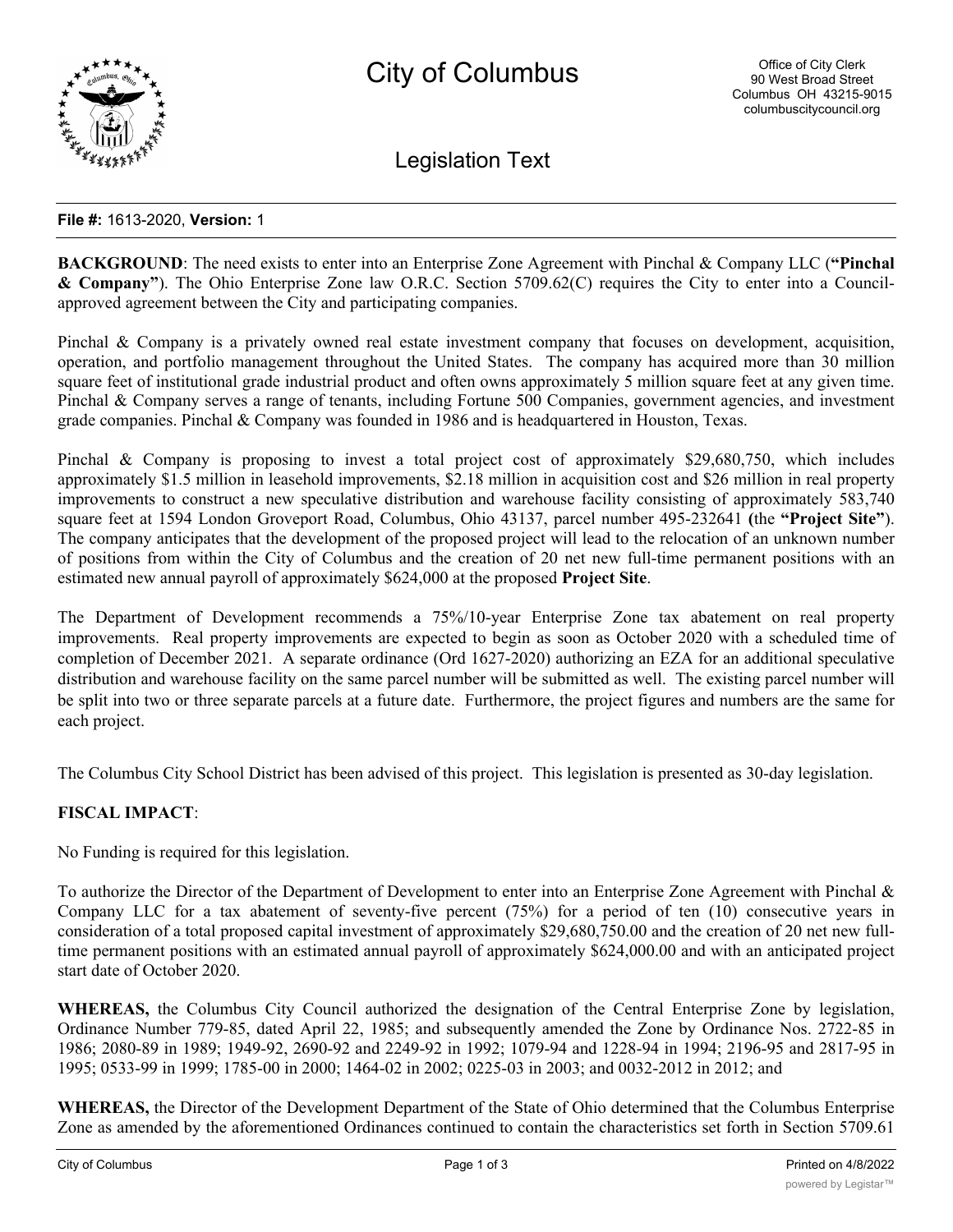## **File #:** 1613-2020, **Version:** 1

(A) of the Ohio Revised and recertified said Zone in 1986, December 20, 1989, September 28, 1992, October 22, 1992, December 17, 1992, May 31, 1994, June 24, 1994, June 16, 1995, October 5, 1995, December 19, 1995, April 1, 1999, September 25, 2000, January 27, 2003, August 19, 2003 and most recently on April 3, 2012 as an "urban jobs and enterprise zone" under Chapter 5709 of the Ohio Revised Code; and

**WHEREAS,** Pinchal & Company LLC ("Pinchal & Company") is a privately owned real estate investment company that focuses on development, acquisition, operation and portfolio management throughout the United States; and

**WHEREAS**, Pinchal & Company has acquired more than 30 million square feet of institutional grade industrial product and often owns approximately 5 million square feet at any given time; and

**WHEREAS,** the company serves a range of tenants, including Fortune 500 Companies, government agencies, and investment grade companies. Pinchal & Company was founded in 1986 and is headquartered in Houston, Texas; and

**WHEREAS,** Pinchal & Company is proposing to invest a total project cost of approximately \$29,680,750, which includes approximately \$1.5 million in leasehold improvements \$2.18 million in acquisition cost and approximately \$26 million in real property improvements to construct a speculative distribution and warehouse facility consisting of approximately 583,740 sq. ft. at 1594 London Groveport Road, Columbus, Ohio 43137, parcel number 495-232641 (the **"Project Site"**); and

**WHEREAS,** Pinchal & Company anticipates that the development of the aforementioned project will lead to the relocation of an unknown number of positions from within the City of Columbus and the creation of 20 net new full-time permanent positions with an estimated new annual payroll of approximately \$624,000 at the proposed **Project Site**; and

**WHEREAS**, the City is encouraging this project because of plans to construct a new distribution and office warehouse facility in the Southeast corridor of the City; and

**WHEREAS**, the City desires to increase employment opportunities and encourage the creation of new jobs in the City in order to improve the overall economic climate of the City and its citizens; and

**WHEREAS**, the City desires to enter in such a binding formal agreement to foster economic growth for the preservation of public health, peace, property, and safety; and **NOW, THEREFORE:**

## **BE IT ORDAINED BY THE COUNCIL OF COLUMBUS:**

**SECTION 1.** That the Director of the Department of Development is hereby authorized and directed to enter into an Enterprise Zone Agreement with Pinchal & Company LLC to provide therewith an exemption of seventy-five percent (75%) on real property improvements for a term of ten (10) consecutive taxable years in association with the project's proposed total investment of approximately \$29,680,750, which include approximately \$26 million in real property improvements, and the creation of 20 net new full-time permanent positions with an estimated annual payroll of approximately \$624,000 ("Project").

**SECTION 2.** That the City hereby finds and determines that the project will (1) create jobs in the State and City (2) the project is economically sound and will benefit the people of the State and City by increasing opportunities for employment and strengthening the economy of the State and City; and (3) receiving the aforementioned tax abatement is a critical factor in the decision by representatives for Pinchal & Company LLC to move forward with the proposed project.

**SECTION** 3. That the City of Columbus Enterprise Zone Agreement is signed by Pinchal & Company LLC within ninety (90) of passage of this ordinance, or this ordinance and the abatements and credit authorized herein are null and void.